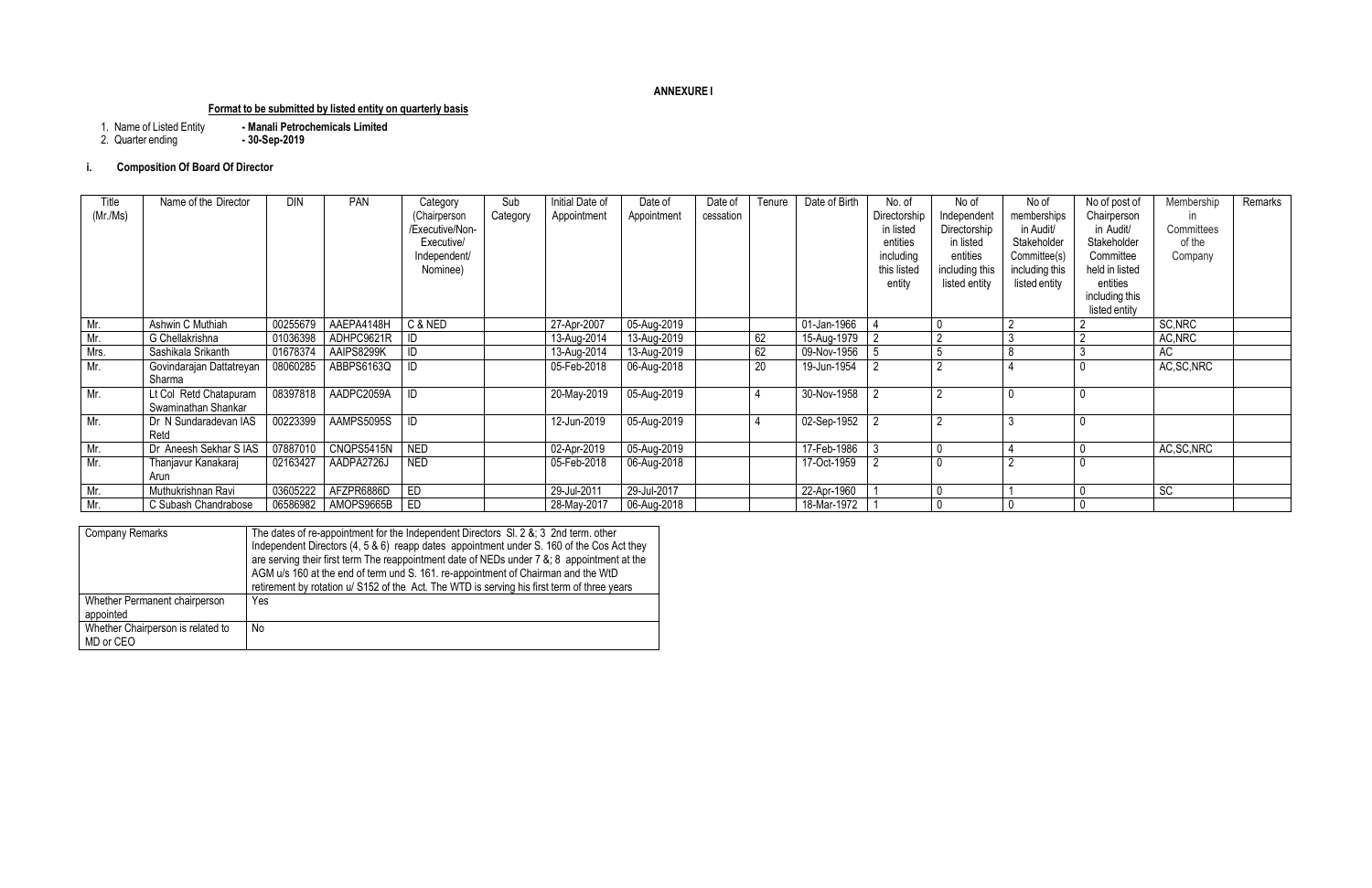### **ii. Composition of Committees**

#### **a. Audit Committee**

| Sr. | Name of the Director     | Category   | Chairperson/Membership | <b>Appointment Date</b> | <b>Cessation Date</b> |
|-----|--------------------------|------------|------------------------|-------------------------|-----------------------|
| No. |                          |            |                        |                         |                       |
|     | G Chellakrishna          | ID         | Chairperson            | 13-Aug-2014             |                       |
|     | Sashikala Srikanth       | ID         | Member                 | 21-Nov-2017             |                       |
|     | Govindarajan Dattatreyan | ID         | Member                 | 20-May-2019             |                       |
|     | Sharma                   |            |                        |                         |                       |
|     | Dr Aneesh Sekhar S IAS   | <b>NED</b> | Member                 | 20-May-2019             |                       |

|           | <b>Company Remarks</b>                     |            |                        |                         |                       |
|-----------|--------------------------------------------|------------|------------------------|-------------------------|-----------------------|
|           | Whether Permanent chairperson              | Yes        |                        |                         |                       |
| appointed |                                            |            |                        |                         |                       |
| b.        | <b>Stakeholders Relationship Committee</b> |            |                        |                         |                       |
| Sr.       | Name of the Director                       | Category   | Chairperson/Membership | <b>Appointment Date</b> | <b>Cessation Date</b> |
| No.       |                                            |            |                        |                         |                       |
|           | Ashwin C Muthiah                           | C & NED    | Chairperson            | 12-Jun-2013             |                       |
| 2         | Govindarajan Dattatreyan                   | ID         | Member                 | 12-Feb-2019             |                       |
|           | Sharma                                     |            |                        |                         |                       |
| 3         | Dr Aneesh Sekhar S IAS                     | <b>NED</b> | Member                 | 20-May-2019             |                       |
| 4         | Muthukrishnan Ravi                         | ED.        | Member                 | 12-Oct-2011             |                       |

| Company Remarks               |     |
|-------------------------------|-----|
| Whether Permanent chairperson | Yes |
| appointed                     |     |

### **c. Risk Management Committee**

| Company Remarks               |  |
|-------------------------------|--|
| Whether Permanent chairperson |  |
| appointed                     |  |

### **d. Nomination and Remuneration Committee**

| Sr. | Name of the Director     | Category   | Chairperson/Membership | <b>Appointment Date</b> | Cessation Date |
|-----|--------------------------|------------|------------------------|-------------------------|----------------|
| No. |                          |            |                        |                         |                |
|     | Govindarajan Dattatreyan | ID         | Chairperson            | 05-Feb-2018             |                |
|     | Sharma                   |            |                        |                         |                |
|     | G Chellakrishna          | ID         | Member                 | 20-May-2019             |                |
|     | Dr Aneesh Sekhar S IAS   | <b>NED</b> | Member                 | 20-May-2019             |                |
|     | Ashwin C Muthiah         | C & NED    | Member                 | 21-Nov-2017             |                |

| Remarks<br>Company            |     |
|-------------------------------|-----|
| Whether Permanent chairperson | Yes |
| appointed                     |     |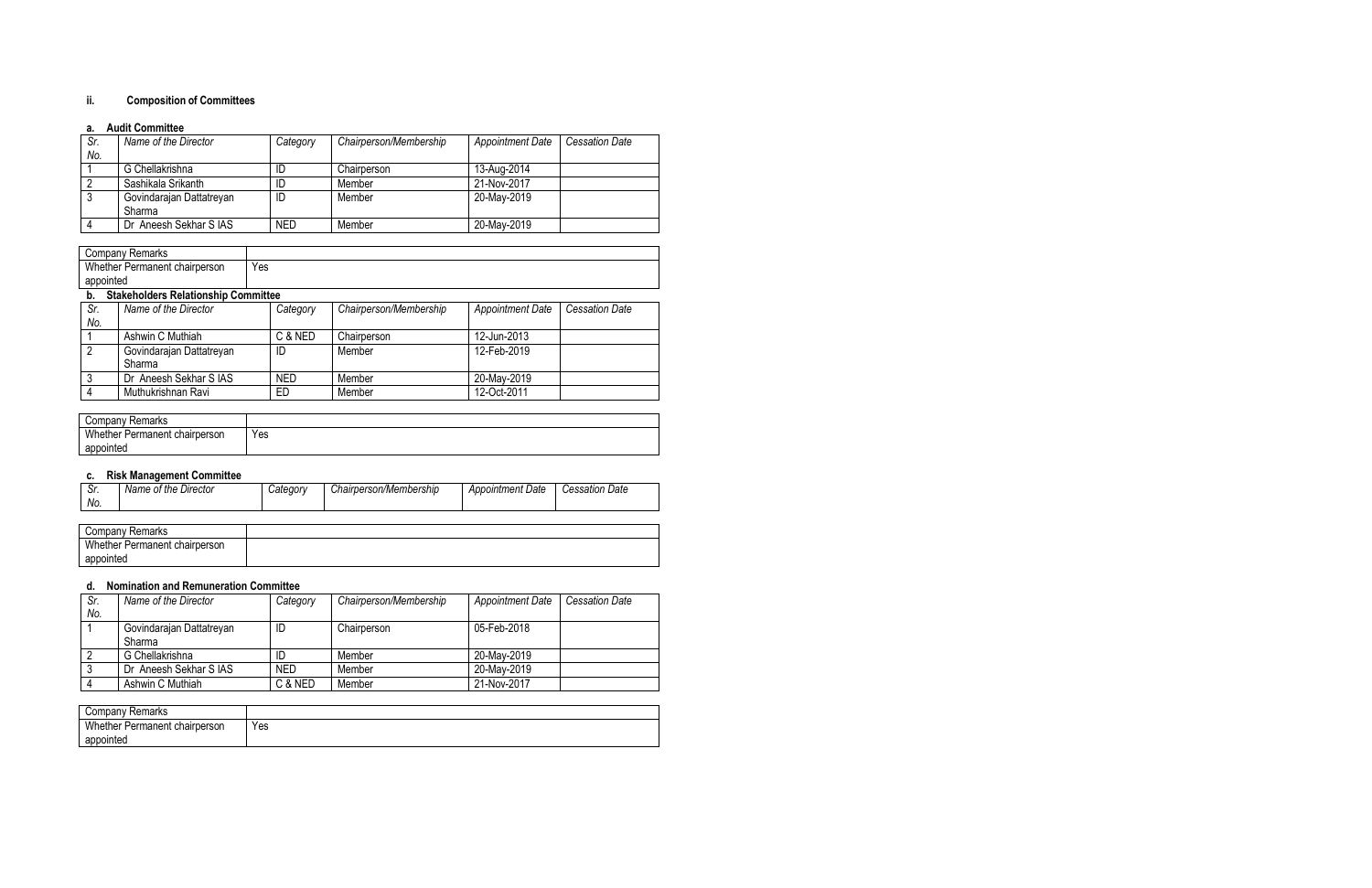## iii. **Meeting of Board of Directors**

| Date(s) of Meeting (if<br>any) in the previous<br>quarter | Date(s) of Meeting (if<br>any) in the relevant<br>quarter | Whether<br>reauirement of<br>Quorum met | <b>Number of Directors</b><br>present | Number of Independent<br>Directors present |
|-----------------------------------------------------------|-----------------------------------------------------------|-----------------------------------------|---------------------------------------|--------------------------------------------|
| 12-Jun-2019                                               | 06-Aug-2019                                               | Yes                                     | 10                                    |                                            |

| Company Remarks                 |    |
|---------------------------------|----|
| Maximum gap between any two     | 54 |
| consecutive (in number of days) |    |

## iv. **Meeting of Committees**

| Name of the<br><b>Committee</b>                  | Date(s) of meeting<br>during of the<br>committee in the<br>previous quarter | Date(s) of meeting<br>of the committee in<br>the relevant quarter | Whether<br>requirement of<br>Quorum met<br>(Yes/No) | Number of<br><b>Directors</b><br>present | Number of<br>independent<br>directors present |
|--------------------------------------------------|-----------------------------------------------------------------------------|-------------------------------------------------------------------|-----------------------------------------------------|------------------------------------------|-----------------------------------------------|
| <b>Audit Committee</b>                           | 20-May-2019                                                                 |                                                                   | Yes                                                 | 4                                        | 3                                             |
| <b>Audit Committee</b>                           |                                                                             | 06-Aug-2019                                                       | Yes                                                 | 4                                        | 3                                             |
| Nomination &<br>Remuneration<br>Committee        | 12-Jun-2019                                                                 |                                                                   | Yes                                                 | 3                                        | $\overline{2}$                                |
| Nomination &<br>Remuneration<br>Committee        |                                                                             | 06-Aug-2019                                                       | Yes                                                 | 4                                        | $\overline{2}$                                |
| <b>Stakeholders</b><br>Relationship<br>Committee | 20-May-2019                                                                 |                                                                   | Yes                                                 | 4                                        | 1                                             |
| <b>Stakeholders</b><br>Relationship<br>Committee |                                                                             | 06-Aug-2019                                                       | Yes                                                 | $\overline{4}$                           | 1                                             |

| Company Remarks                 |  |
|---------------------------------|--|
| Maximum gap between any two     |  |
| consecutive (in number of days) |  |
| [Only for Audit Committee]      |  |

### v. **Related Party Transactions**

| <b>Subject</b>                                                   | Compliance status<br>(Yes/No/NA) | <b>Remark</b> |
|------------------------------------------------------------------|----------------------------------|---------------|
| Whether prior approval of audit committee obtained               | Yes                              |               |
| Whether shareholder approval obtained for material RPT           | Yes                              |               |
| Whether details of RPT entered into pursuant to omnibus approval | Yes                              |               |
| have been reviewed by Audit Committee                            |                                  |               |

| Disclosure of notes on related<br>party transactions and Disclosure | Approval for transactions with Tamilnadu Petroproducts Limited upto Rs. 200 crore plus<br>applicable taxes during the year 2019-20 has been obtained by Postal Ballot |
|---------------------------------------------------------------------|-----------------------------------------------------------------------------------------------------------------------------------------------------------------------|
| of notes of material related party                                  |                                                                                                                                                                       |
| transactions                                                        |                                                                                                                                                                       |